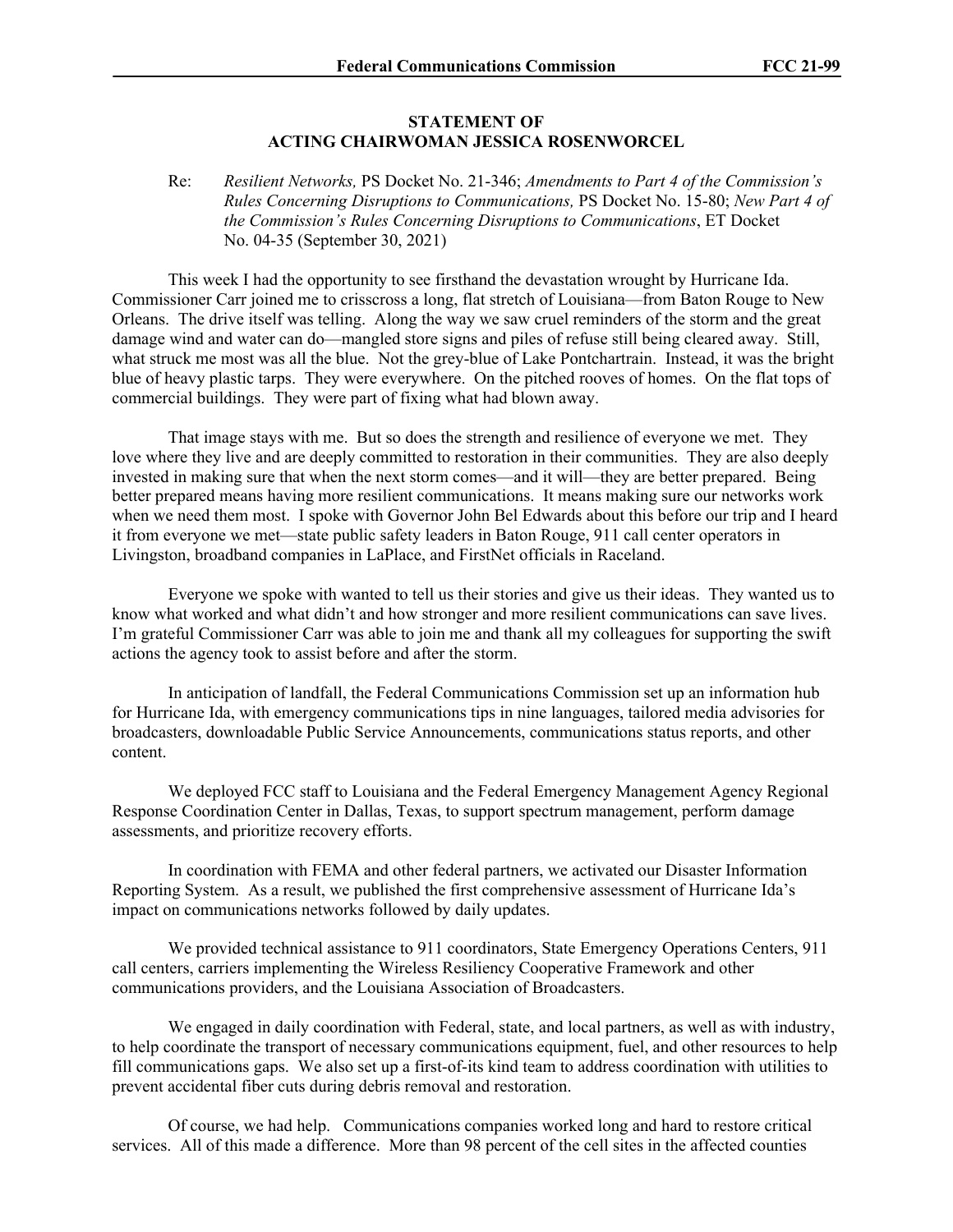have been restored. Other outages trended downward as fast as power was restored.

This is progress. But we have to understand where communications fell short, where recovery took too long, and what changes can be made to make our networks more resilient before the next unthinkable event occurs.

Today's rulemaking gets that effort going. We start by taking a second look at the voluntary Wireless Resiliency Cooperative Framework and its disaster roaming and asking where can it be strengthened. Are best practices enough? Should coordination happen earlier? Be more automatic? This was something that came up repeatedly in our discussions in Louisiana—a desire for this cooperative roaming to work faster, work better, and help keep more people connected in disaster.

We also revisit our Disaster Information Reporting System and seek targeted comment on where there are gaps that need to be filled. 911 call centers should not be the last ones to find out where there are critical network failures. But we learned that during Hurricane Ida, that is exactly what happened. So we ask about how we can improve data collection and timely notification during disasters.

Finally, we renew our inquiry into back up power for communications facilities. Our review of the data collected in the aftermath of Hurricane Ida reveals that the lack of commercial power at key equipment and facilities is the single biggest reason why communications networks failed. Left unaddressed, this problem will only get worse in coming years as we experience disasters with increasing severity, duration, and impact. So our rulemaking explores resilience strategies for power outages including better coordination between communications providers and power companies and back up power or other measures that could help keep service running after a disaster.

I am hopeful that this rulemaking is the beginning of a broader discussion of our need for resilient networks. Look around. We have hurricanes in Louisiana, a snowstorm in Texas, and wildfires out West. These issues are not going away. We need to think deeply about what network resiliency means and how our policies can support it. So in addition to this rulemaking, next month the FCC will hold a virtual field hearing on Hurricane Ida and the resilient networks now needed in disaster more generally. To make it simple, we'll have it as part of our monthly open meeting in October. Stay tuned for details.

Thank you to the incredible FCC staff who have worked so hard to help pick up the pieces after Hurricane Ida. Thank you for your deep commitment to public safety—something I know my colleagues all share. They include Suzan Barnes, Curt Bartholomew, Michael Caiafa, Justin Cain, Emil Cherian, Paul Coburn, Shawn Cochran, Rochelle Cohen, Vejon Cummings, Joseph "Keith" Davis, Michael Evelyn, Jose Feliciano, Michael Fletcher, John Healy, Debra Jordan, William Kang, Al Knerr, Ron Lovins, Brian Luu, Tim Perrier, Jim Pierson, Haley Ramsauer, Jaime Rivas, Chris Smeenk, JoAnn Smith, John Snyder, Mark Stadnicki, Julia Tu, and David Wright from the Public Safety and Homeland Security Bureau; and Dedrick Roybiski and Juan Silva from the Enforcement Bureau.

Thank you also to those who worked on today's effort, including Justin Cain, Rochelle Cohen, Amanda Farenthold, David Furth, Jennifer Holtz, Deb Jordan, Nikki McGinnis, Saswat Misra, Erika Olsen, Austin Randazzo, and Renee Roland from the Public Safety and Homeland Security Bureau; David Horowitz, Andrea Kelly, Linda Oliver, Joel Rabinovitz, Bill Richardson, Anjali Singh and Chin Yoo from the Office of General Counsel; Kari Hicks, Susannah Larson, and Charles Mathias from the Wireless Telecommunications Bureau; Kirk Burgee and Dan Kahn from the Wireline Competition Bureau; Tom Horan, John Kiefer, Barbara Kreisman and Al Shuldiner from the Media Bureau; Diane Burstein, Suzy Rosen Singleton, and Bill Wallace from the Consumer and Governmental Affairs Bureau; Chuck Needy, Catherine Matraves and Emily Talaga from the Office of Economics and Analytics; Jeremy Marcus, Elizabeth Mumaw, and Ashely Tyson from the Enforcement Bureau; Jennifer Gilsenan, Karl Kensinger, Kathryn Medley, Kerry Murray, Troy Tanner and Merissa Valez from the International